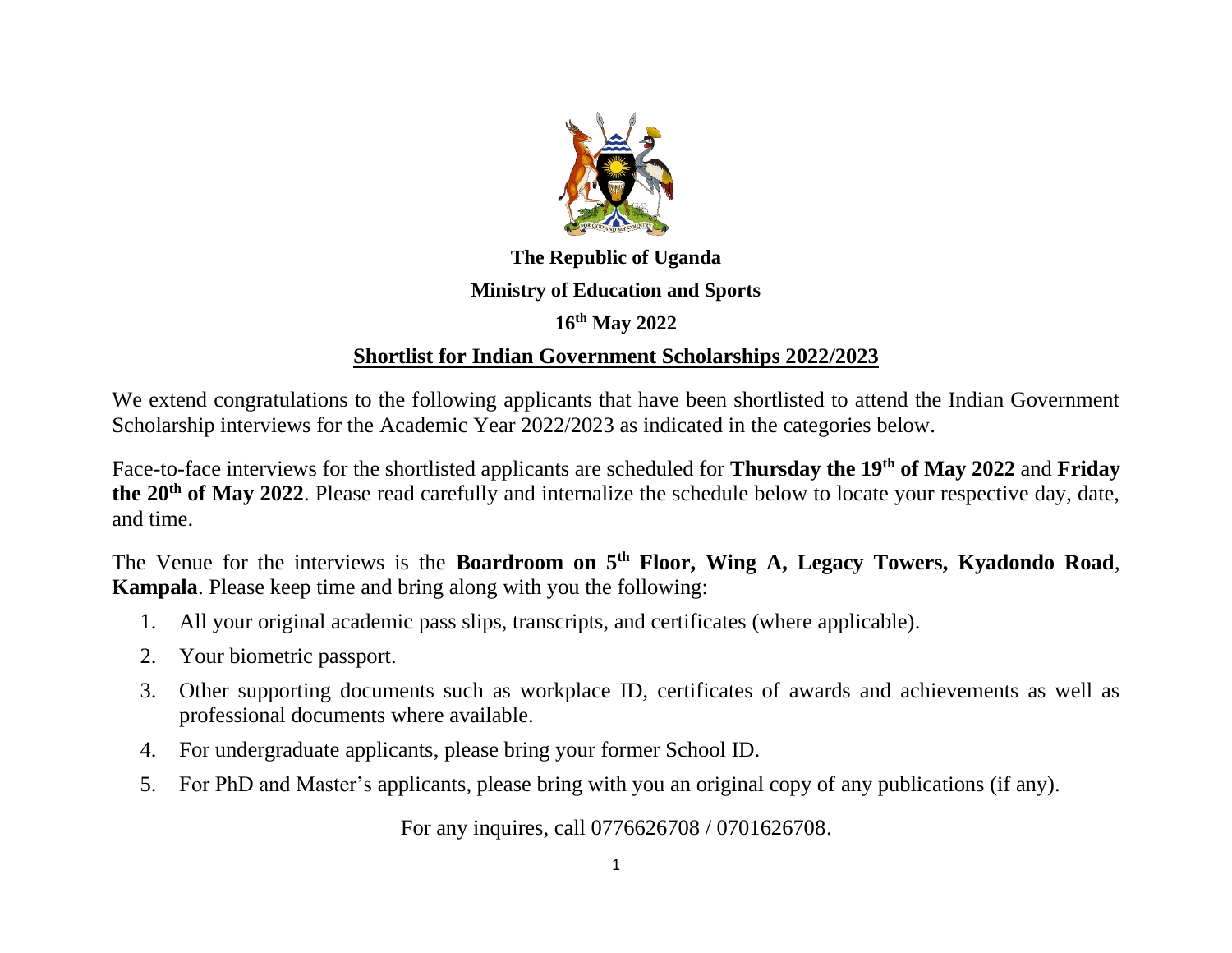| <b>Interview Schedule for Thursday, 19th May 2022</b> |                                          |                                 |
|-------------------------------------------------------|------------------------------------------|---------------------------------|
| <b>BSc. Engineering Sciences:</b>                     | <b>MSc. Physics, Chemistry, Biology:</b> | <b>PhD</b> in Education:        |
| 9 a.m. Thursday 19th May 2022:                        | 9 a.m. Thursday 19th May 2022:           | 9 a.m. Thursday 19th May 2022:  |
| Ape Pius<br>1.                                        | <b>Asiimwe Anthony</b><br>1.             | Atusasiibwe John Mary<br>1.     |
| Atwiine Ian<br>2.                                     | Ayebazibwe Eston<br>2.                   | Byaruhanga Alex Muganda<br>2.   |
| Kariisa Sudaisi<br>3.                                 | Bisikwa Mary<br>3.                       | Janet Lynn Tar Gutu<br>3.       |
| Katende Enock<br>4.                                   | Dickson Tumusiime<br>4.                  | Kamwasir Hellena<br>4.          |
| Kaweesi Clovis Hillary<br>5.                          | Ekangu Gerald<br>5.                      |                                 |
| Kirya Francis Brian<br>6.                             | Hope Christopher<br>6.                   |                                 |
|                                                       | 7.<br>Isingoma Charles Lwanga            |                                 |
|                                                       | 8.<br>Isingoma Mugisha Christopher       |                                 |
|                                                       | 9.<br>Kanyomoza Isaac                    |                                 |
| <b>BSc. Engineering Sciences:</b>                     | <b>MSc. Physics, Chemistry, Biology:</b> | <b>PhD in Education:</b>        |
| 2 p.m. Thursday 19th May 2022:                        | 2 p.m. Thursday 19th May 2022:           | 2 p.m. Thursday 19th May 2022:  |
| 7.<br>Mutyaba Martin Joel                             | Kasakya Jonah<br>10.                     | Mutebi Abubaker<br>5.           |
| Nasasira Misearch<br>8.                               | Kategaya Arnold Paul<br>11.              | Nakora Nicholas<br>6.           |
| Nashiwa Brian<br>9.                                   | Mulindwa Muhammad Kizito<br>12.          | <b>Odong David Newton</b><br>7. |
| <b>Okolong Michael Walter</b><br>10.                  | 13.<br>Musisi Vicent Nakarya             | <b>Omoding Daniel</b><br>8.     |
| <b>Ongwec Hudson</b><br>11.                           | Nassolo Margaret<br>14.                  |                                 |
| Ssekalala Umar<br>12.                                 | Nkurunziza Rogers<br>15.                 |                                 |
|                                                       | Okoti Joseph<br>16.                      |                                 |
|                                                       | <b>Onen Patrick</b><br>17.               |                                 |